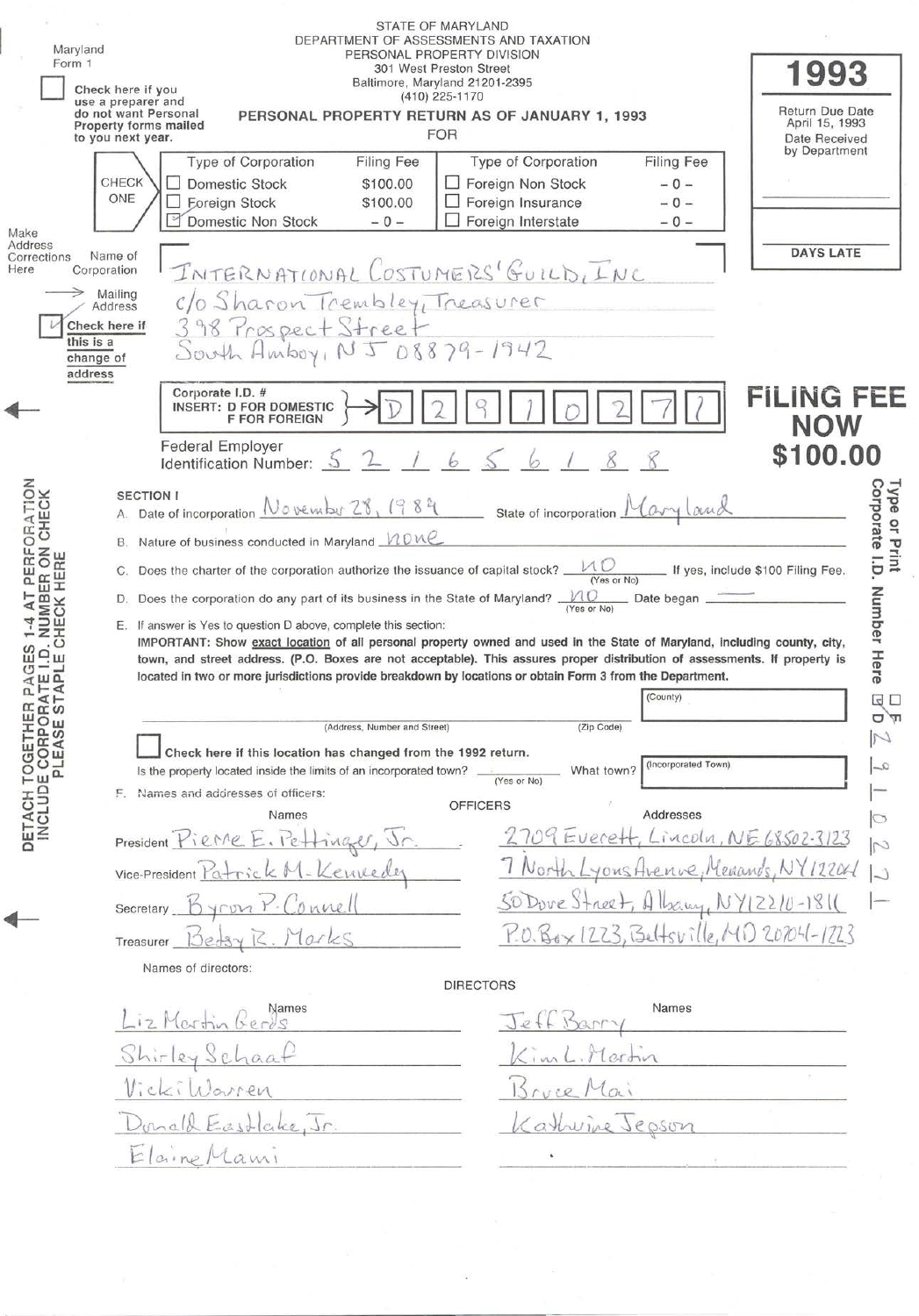# CORPORATION TANGIBLE PERSONAL PROPERTY LOCATED IN MARYLAND EACH QUESTION MUST BE ANSWERED-SEE INSTRUCTIONS ROUND CENTS TO THE NEAREST WHOLE DOLLAR

# SECTION II

CD Furniture, fixtures, tools, machinery and equipment not used for manufacturing. State the original cost of the property by year of acquisition and category of property as described in the Depreciation Rate Chart on page 4. Include all fully depreciated property and property expensed under I.R.S. Rules.

Columns B through G require an explanation of the type of property being reported. Use the lines provided below. If additional space is needed, supply a supplemental schedule. Failure to explain the type of property will result in the property being treated as Category A property (See Instructions for example).

|                             |   | ORIGINAL     | COST | BY YEAR OF ACQUISITION                  |  |                           |                      |
|-----------------------------|---|--------------|------|-----------------------------------------|--|---------------------------|----------------------|
|                             | A | $\mathsf{B}$ |      | SPECIAL DEPRECIATION RATES (SEE PAGE 4) |  | G                         | <b>TOTAL</b><br>COST |
| 1992                        |   |              |      |                                         |  |                           |                      |
| 1991                        |   |              |      |                                         |  |                           |                      |
| 1990                        |   |              |      |                                         |  |                           |                      |
| 1989                        |   |              |      |                                         |  |                           |                      |
| 1988                        |   |              |      |                                         |  |                           |                      |
| 1987                        |   |              |      |                                         |  |                           |                      |
| 1986                        |   |              |      |                                         |  |                           |                      |
| 1985 and prior              |   |              |      |                                         |  |                           |                      |
|                             |   |              |      |                                         |  | TOTAL COST COLUMNS A-G -> |                      |
| DESCRIBE B-G PROPERTY HERE: |   |              |      |                                         |  |                           |                      |
|                             |   |              |      |                                         |  |                           |                      |
|                             |   |              |      |                                         |  |                           |                      |
|                             |   |              |      |                                         |  |                           |                      |

@ Commercial Inventory. Furnish an average of 12 monthly inventory values taken in Maryland during 1992 at cost or market value of merchandise and stock in trade. Include products manufactured by the corporation and held for retail sale. (Do not include raw materials or supplies used in manufacturing). Note: LIFO prohibited in computing inventory value.

|  |  | <b>Average Commercial Inventory</b> |
|--|--|-------------------------------------|
|  |  |                                     |

Furnish from the latest Maryland Income Tax return: Opening Inventory - date \_\_\_\_\_\_\_ amount \$ --.--------- ------- amount\$ \_\_\_\_\_\_\_\_ \_ Closing Inventory - date

@ Manufacturing Inventory. Furnish an average of 12 monthly inventory values taken in Maryland during 1992 at cost or market value of raw materials, supplies, goods in process and finished products used in and resulting from manufacturing by the corporation. (Do not include manufactured products held for retail sale).

|                                             |     | Average Manufacturing Inventory<br>Furnish from the latest Maryland Income Tax return:                                                                                                                                                                                 |
|---------------------------------------------|-----|------------------------------------------------------------------------------------------------------------------------------------------------------------------------------------------------------------------------------------------------------------------------|
|                                             |     | amount \$<br>Closing Inventory - date                                                                                                                                                                                                                                  |
| Questions<br>a-d<br>refer to<br>inventories |     | (a) What basis is used for inventory valuation (e.g. cost, market value)? _<br>(b) Have any discounts or deductions been taken from such basis in stating inventory valuation? _<br>(Yes or No)<br>If yes, show amount of deduction taken, and reason for deduction \$ |
| reported<br>in 2 & 3<br>above               |     | Total purchases during 1992 of merchandise not manufactured by the corporation in Maryland: \$<br>(C)                                                                                                                                                                  |
|                                             |     | Total purchases of raw materials during 1992 used in manufacturing in Maryland: \$ _<br>(d)                                                                                                                                                                            |
|                                             | (4) | Boats, ships, and vessels over 100 feet, and not regularly engaged in commerce outside of Maryland, should be reported on<br>Line Item (1), Category G.                                                                                                                |
|                                             | (5) | Livestock (kinds and number-itemize) \$<br>(Book Value)<br>(Market Value)                                                                                                                                                                                              |
|                                             |     | Use separate sheet if necessary.                                                                                                                                                                                                                                       |

PAGE 2

Question a-d

inventori reported in 2 & 3 above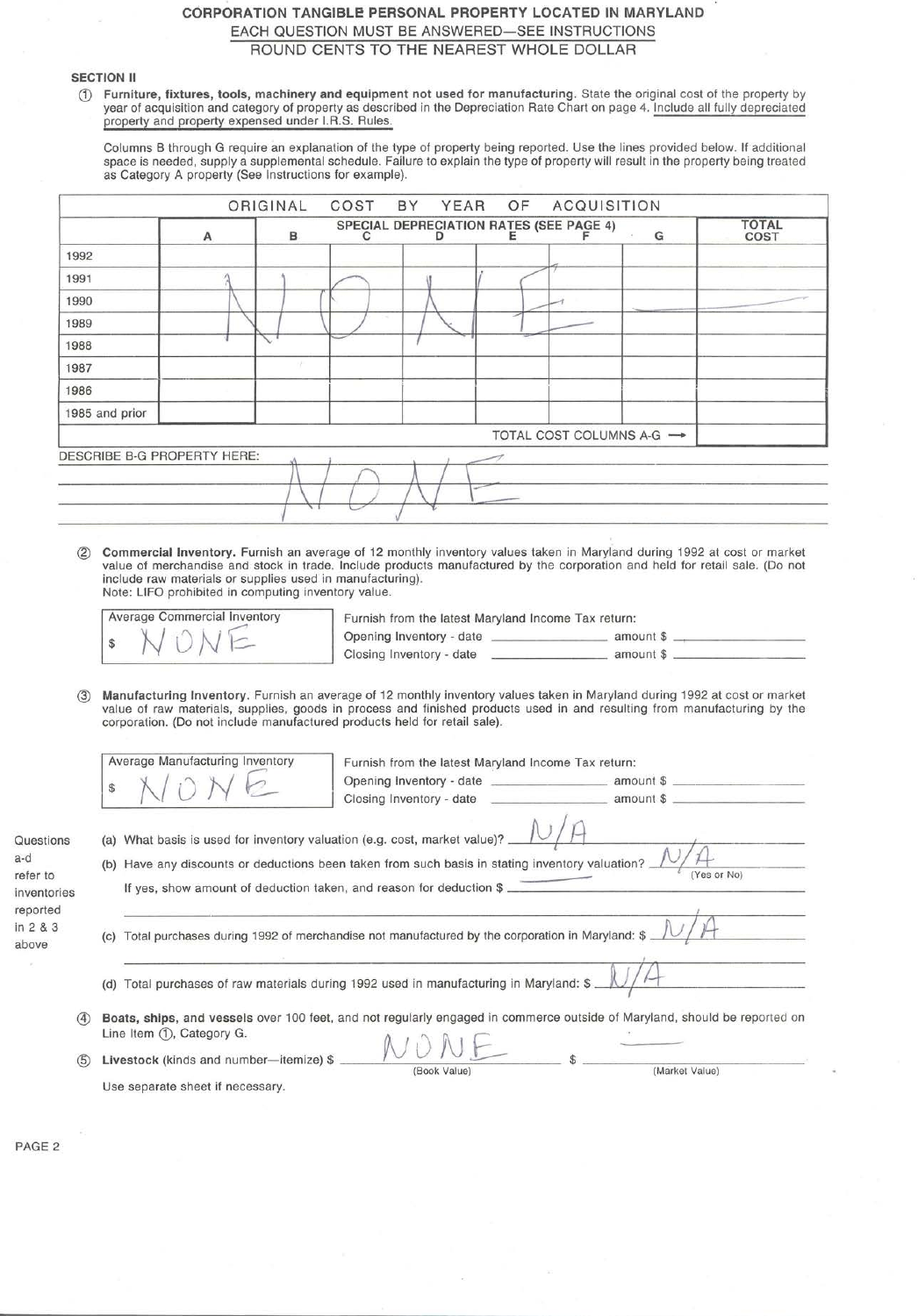® **Vehicles** with Interchangeable Regisirations (dealer, recycler, finance company, **special mobile equipment,** and transporter plates) and unregistered vehicles should be reported here.

|      |  | ORIGINAL COST BY YEAR OF ACQUISITION |                |                      |  |
|------|--|--------------------------------------|----------------|----------------------|--|
| 1992 |  | 990                                  |                |                      |  |
| 1991 |  |                                      | 1989 and prior | <b>Total Cost \$</b> |  |

(!) **Tools, machinery and equipment used for manufacturing:** State the original cost of the property by year of acqui sition. Include all fully depreciated property and property expensed under l.R.S. Rules. If exemption is claimed for the first time, a description of the manufacturing operation and a detailed schedule of property

reported in  $(2)$  must be submitted before this exemption can be granted.

|              |                             | ORIGINAL COST BY YEAR OF ACQUISITION                                                                                                                                                      |                                                                                                                                                                                                                                                     |
|--------------|-----------------------------|-------------------------------------------------------------------------------------------------------------------------------------------------------------------------------------------|-----------------------------------------------------------------------------------------------------------------------------------------------------------------------------------------------------------------------------------------------------|
| 1992         |                             | 1988                                                                                                                                                                                      |                                                                                                                                                                                                                                                     |
| 1991         |                             | 1987                                                                                                                                                                                      | Total Cost \$                                                                                                                                                                                                                                       |
| 1990         |                             | 986                                                                                                                                                                                       |                                                                                                                                                                                                                                                     |
| 1989         |                             | 1985 and prior                                                                                                                                                                            |                                                                                                                                                                                                                                                     |
| (9)          |                             | (8) Note: Include tools, machinery and equipment not used for manufacturing in Line Item (1).<br>Supplies and other tangible personal property (not included in any item reported above). |                                                                                                                                                                                                                                                     |
|              |                             |                                                                                                                                                                                           | Property owned by others and used or held by the corporation as lessee or otherwise. Cost \$<br>File separate schedule showing names and addresses of owners, lease number, description of property, installation date and                          |
|              | separate cost in each case. |                                                                                                                                                                                           | Property owned by the corporation but used or held by others as lessee or otherwise. Cost \$                                                                                                                                                        |
| (10)<br>(11) |                             |                                                                                                                                                                                           | File separate schedule showing names and addresses of lessees, lease number, description of property, installation date and<br>original cost by year of acquisition for each location. Schedule should group leases by county where the property is |

This Section must be completed if question D on page 1 is answered yes:

A. Total Gross Sales, or amount of business transacted during 1992 in Maryland \$ \_

If the corporation has sales in Maryland and does not report any personal property explain how the business is conducted without personal property. If the corporation is using the personal property of another business, provide the name and address of that business.

- B. If the corporation operates on a fiscal year, state beginning and ending dates: \_
- C. If this is the corporation's first Maryland Personal Property tax return, state whether or not it succeeds an established business and give name: --------------------------------------
- 0. Does the corporation own any fully depreciated and/or expensed personal property located in Maryland? \_\_\_\_\_\_\_\_ \_ !f (Yes or No) yes, is that property reported on this return?  $\frac{1}{\sqrt{(\text{Yes or No})}}$
- E. Does the submitted balance sheet or depreciation schedule reflect personal property located outside of Maryland? If yes, reconcile it with this return.

(Yes or No) F. Has the corporation disposed of assets or transferred assets in or out of Maryland during 1992? \_\_\_\_\_\_\_\_\_\_\_\_ If yes,

complete Form 4C (Disposal and Transfer Reconciliation).

## • **PLEASE READ "IMPORTANT REMINDERS" ON PAGE 4 BEFORE SIGNING•**

**I declare under the penalties of perjury, pursuant to Tax-Property Article 1-201 of the Annotated Code of Maryland, that this return, including any accompanying schedules and statements, has been examined by me and to the best of my knowledge and belief is a true, correct and complete return.** 

NAME OF FIRM, OTHER THAN TAXPAYER. PREPARING THIS RETURN

| Χ | and the company of the form of the company of the company |      |  |
|---|-----------------------------------------------------------|------|--|
|   | SIGNATURE OF PREPARER                                     | DATE |  |
|   |                                                           |      |  |

YRON P. CONNELL PRESIDENT  $\mathscr{A}$ SIGNATURE OF CORPORATE OFFICER 1434-8217 PREPARER'S PHONE NUMBER PAGF 3

 $\overline{\phantom{a}}$